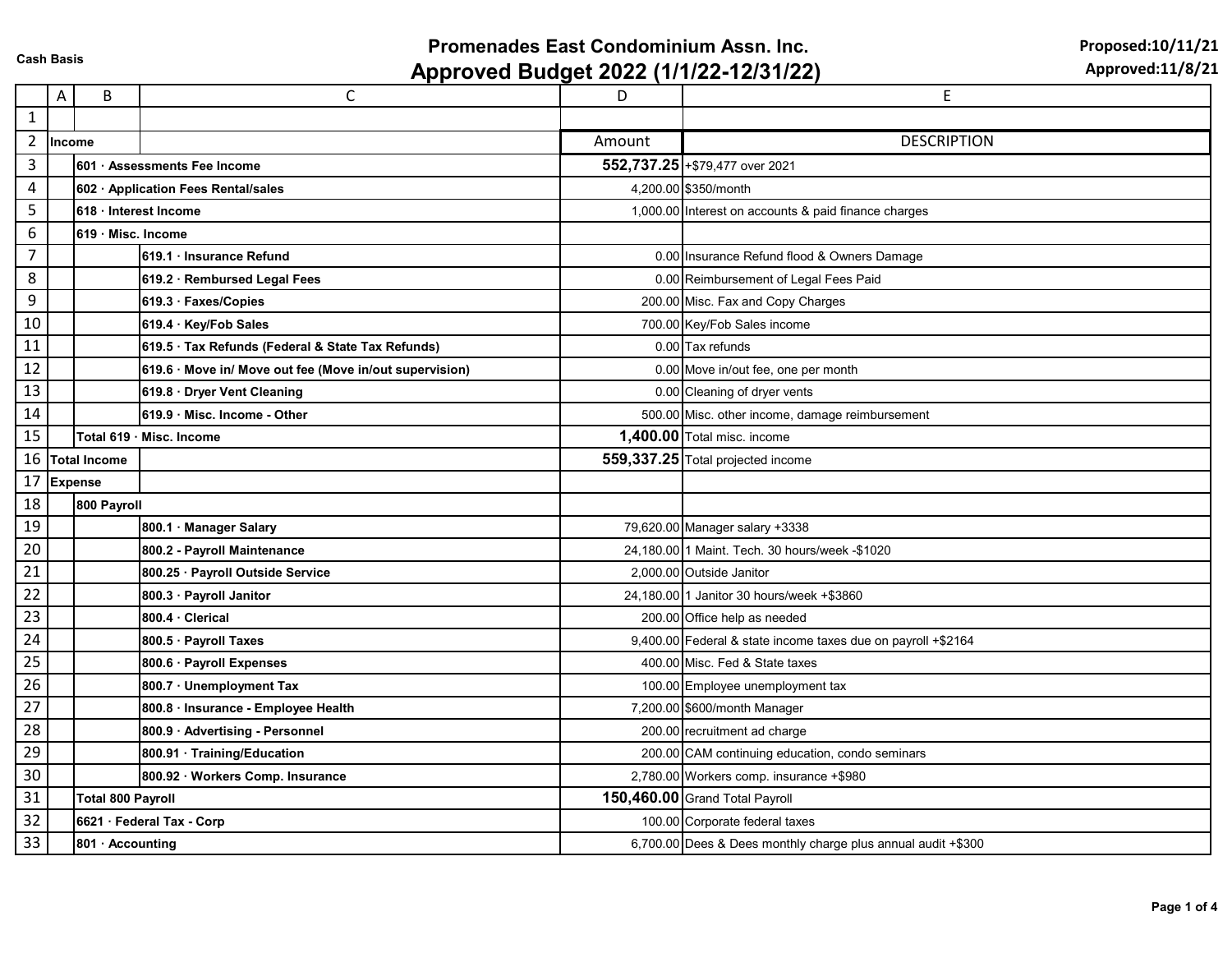## **Promenades East Condominium Assn. Inc.**

**Approved Budget 2022 (1/1/22-12/31/22)**

**Proposed:10/11/21** 

|              | Α        | B                                  | C                                             | D         | Ε                                                                                         |
|--------------|----------|------------------------------------|-----------------------------------------------|-----------|-------------------------------------------------------------------------------------------|
| $\mathbf{1}$ |          |                                    |                                               |           |                                                                                           |
|              | 2 Income |                                    |                                               | Amount    | <b>DESCRIPTION</b>                                                                        |
| 34           |          | 802 Legal Fees                     |                                               |           | 2,400.00 Misc. legal charges/liens/foreclosures +\$900                                    |
| 35           |          | 807 · Bank Service Charges         |                                               |           | 400.00 Coupon Book Fees & Misc.+\$200                                                     |
| 36           |          | 809 · Building Repairs             |                                               |           | 12,800.00 Parking lot bulbs, plumbing service, leak repairs, 2K Decorating +\$1053        |
| 37           |          | 816 Insurance - Condo - General    |                                               |           | 89,900.00 Includes wind, liability, fidelity, bond & umbrella, +\$44,777, 99.25% increase |
| 38           |          | 817 · Insurance-Flood              |                                               |           | 2,322.00 Flood clubhouse insurance                                                        |
| 39           |          | 820 Office Supplies/Postage        |                                               |           | 900.00 Paper, printer ink, postage & misc. office supplies                                |
| 40           |          |                                    | 821 · Miscellaneous / Contingencies           |           |                                                                                           |
| 41           |          |                                    | 821.1 · Recreation Fund                       |           | 1,000.00 Functions, Christmas supplies                                                    |
| 42           |          |                                    | 821.2 · Employee Recognition                  |           | 350.00 Employee birthday/holiday                                                          |
| 43           |          |                                    | 821.3 · Miscellaneous / Contingencies - Other |           | 1,400.00 Misc. uncategorized expenses -\$400                                              |
| 44           |          |                                    | Total 821 · Miscellaneous / Contingencies     |           | 2,750.00 Total Misc/Contingencies                                                         |
| 45           |          |                                    | 822 · Inspections /Licenses / Permits         |           | 611.25 Pool license, elev. Permits                                                        |
| 46           |          | 823 · Filing Fees-annual condo     |                                               |           | 588.00 Annual Condo filing fees                                                           |
| 47           |          | 830 Grounds Care                   |                                               |           |                                                                                           |
| 48           |          |                                    | 830.1 Lawn Service Contract                   |           | 12,000.00 \$1000/mo.-\$2400                                                               |
| 49           |          |                                    | 830.2 Plants                                  |           | 1,200.00 Misc plant replacement/additions +\$400                                          |
| 50           |          |                                    | 830.3 · Spraying/ Fertilizing Lawn            |           | 200.00 Application material & labor                                                       |
| 51           |          |                                    | 830.4 · Tree Trimming                         |           | 4,200.00 Additional Tree trimming, Perimeter Palms                                        |
| 52           |          |                                    | $830.5 \cdot$ Mulch                           |           | 3.400.00 Remulch all beds +\$900                                                          |
| 53           |          |                                    | 830.6 · Irrigation Repair                     |           | 3,600.00 Irrigation repair parts and service +\$2200                                      |
| 54           |          |                                    | Total 830 Grounds Care                        | 24,600.00 |                                                                                           |
| 55           |          |                                    | 837 Misc. Outside Services                    |           |                                                                                           |
| 56           |          |                                    | 837.1 Janitor Service                         |           | 3,200.00 Misc.extra cleaning & window cleaning                                            |
| 57           |          |                                    | 837.2 · Move In/Out Supervision               |           | 0.00 Move in/out fee                                                                      |
| 58           |          |                                    | 837.4 · Waste Management                      |           | 900.00 Dumping fees -\$100                                                                |
| 59           |          |                                    | 837.5 Carpet Cleaning                         |           | 3,500.00 Shampoo all common area carpet -\$1300                                           |
| 60           |          |                                    | 837.6 Misc. Outside Services-Other            |           | 3,500.00 Drywall repairs, assoc. leak repairs, install/remove Christmas Lights +\$1000    |
| 61           |          | Total 837 · Misc. Outside Services |                                               | 11,100.00 |                                                                                           |
| 62           |          | 844 · Small Tools                  |                                               |           | 300.00 Misc tools                                                                         |
| 63           |          | 845 Gas for Errands                |                                               |           | 720.00 \$30/month 2 Employees +\$360                                                      |
| 64           |          | 851 Janitorial Supplies            |                                               |           | 1,500.00 Paper towels, toilet paper, cleaning supplies +\$300                             |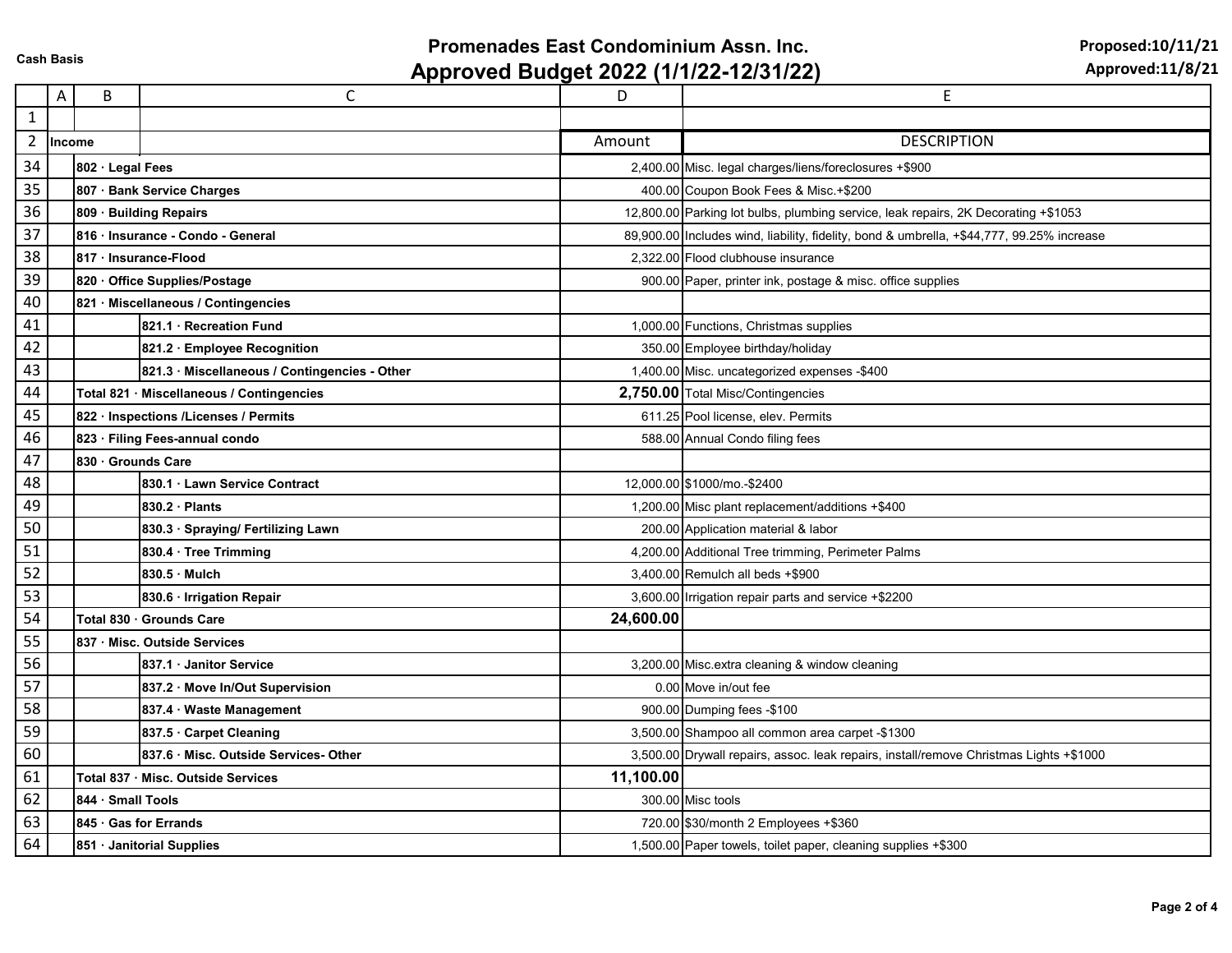## **Promenades East Condominium Assn. Inc.**

**Approved Budget 2022 (1/1/22-12/31/22)**

**Proposed:10/11/21** 

|                | A | B                                     | C                                     | D      | $\mathsf E$                                                                                     |
|----------------|---|---------------------------------------|---------------------------------------|--------|-------------------------------------------------------------------------------------------------|
| $\mathbf{1}$   |   |                                       |                                       |        |                                                                                                 |
| $\overline{2}$ |   | Income                                |                                       | Amount | <b>DESCRIPTION</b>                                                                              |
| 65             |   |                                       | 852 · Paint, Lamps & Hardware         |        | 2,800.00 Light bulbs, ballasts, paint and misc. hardware +\$1000                                |
| 66             |   | 853 · Equipment Rental & repair       |                                       |        | 200.00 Lift rental (parking lot lights)                                                         |
| 67             |   | 854 · Air Conditioning repair/service |                                       |        | 2,600.00 Quarterlyl AC service & Misc. repairs +\$200                                           |
| 68             |   | 859 · Background checks               |                                       |        | 2.400.00 \$200.00/month +\$1200                                                                 |
| 69             |   | 860 Work Clothes                      |                                       |        | 260.00 7 shirts each for two employees +20                                                      |
| 70             |   | 862 · Pool & Spa                      |                                       |        |                                                                                                 |
| 71             |   |                                       | 862.1 Pool & Spa Filters/ Repair      |        | 2,600.00 Filters replacement, stenner repairs & one pump replacement +\$350                     |
| 72             |   |                                       | 862.2 · Pool & Spa Service            |        | 7,600.00 Pool service contract, Howards Pool World                                              |
| 73             |   |                                       | Total 862 · Pool & Spa                |        | 10,200.00 Total pool & spa                                                                      |
| 74             |   | 873 · Diesel fuel- Fire pump          |                                       |        | 450.00 Diesel fuel delivered                                                                    |
| 75             |   |                                       | 874 · LP fuel for generator           |        | 300.00 LP fuel delivered +\$300                                                                 |
| 76             |   | 875 · Elevator Maintenance            |                                       |        | 6,200.00 Elevator maintenance contract + monitoring fee + misc. non-contract repairs +\$200     |
| 77             |   | 877 · Fire Arrest System              |                                       |        |                                                                                                 |
| 78             |   |                                       | 877.1 · Fire Alarm Serv-Insp-Repair   |        | 3,200.00 Alarm & standpipe inspections & fire pump repairs +\$400                               |
| 79             |   |                                       | 877.2 · Fire Extinguisher Insp-Repair |        | 500.00 Annual fire extinguisher service/recharge/replace +\$140                                 |
| 80             |   |                                       | 877.3 · Exit Lighting Insp-Repair     |        | 300.00 Annual Emergency Lighting Insp. +\$50                                                    |
| 81             |   |                                       | 877.4 · Sprinkler Insp-Repair         |        | 2,000.00 Annual Fire Sprinkler Insp-Repair +\$800                                               |
| 82             |   |                                       | Total 877 · Fire Arrest System        |        | 6,000.00 Total fire system                                                                      |
| 83             |   | 878 · Diesel & Fire Pump Contract     |                                       |        | 2,300.00 Contracted amount AA Generator +\$700                                                  |
| 84             |   | 879 · Annual Backflow Water Insp      |                                       |        | 180.00 Inspection of water valves & backflow +\$40                                              |
| 85             |   | 880 Pest Control                      |                                       |        |                                                                                                 |
| 86             |   |                                       | 880.1 · Inside Pest Control           |        | 1,300.00 2/year unit                                                                            |
| 87             |   |                                       | 880.2 · Outside Pest Control          |        | 1,600.00 Per qtr. Grounds                                                                       |
| 88             |   | Total 880 · Pest Control              |                                       |        | 2,900.00 Total pest control                                                                     |
| 89             |   | 892 · Water/Sewer                     |                                       |        | 130,600.00 Main building & Clubhouse/pool water & sewer +\$2496                                 |
| 90             |   | 893 · Electric                        |                                       |        | 29,400.00 Electric, common main bldg. & clubhouse/pool +\$2200                                  |
| 91             |   | 894 Telephone                         |                                       |        | 3,500.00 Main Phone, Fax, Elev Phones, Fire sys phone lines, cell phone, internet access -\$455 |
| 92             |   | 896 Office Equipment                  |                                       |        |                                                                                                 |
| 93             |   |                                       | 896.1 Office equipment Repair         |        | 400.00 PC, printer repairs, entry sys. Repairs,                                                 |
| 94             |   |                                       | 896.2 Hardware                        |        | 900.00 Copier, Phone & misc. hardware +\$300                                                    |
| 95             |   |                                       | 896.3 Computor Software               |        | 620.00 Software/upgrades + QuickBooks payroll +260                                              |
| 96             |   |                                       | 896.4 Office Equipment - Other        |        | 200.00 Misc. other office equipment                                                             |